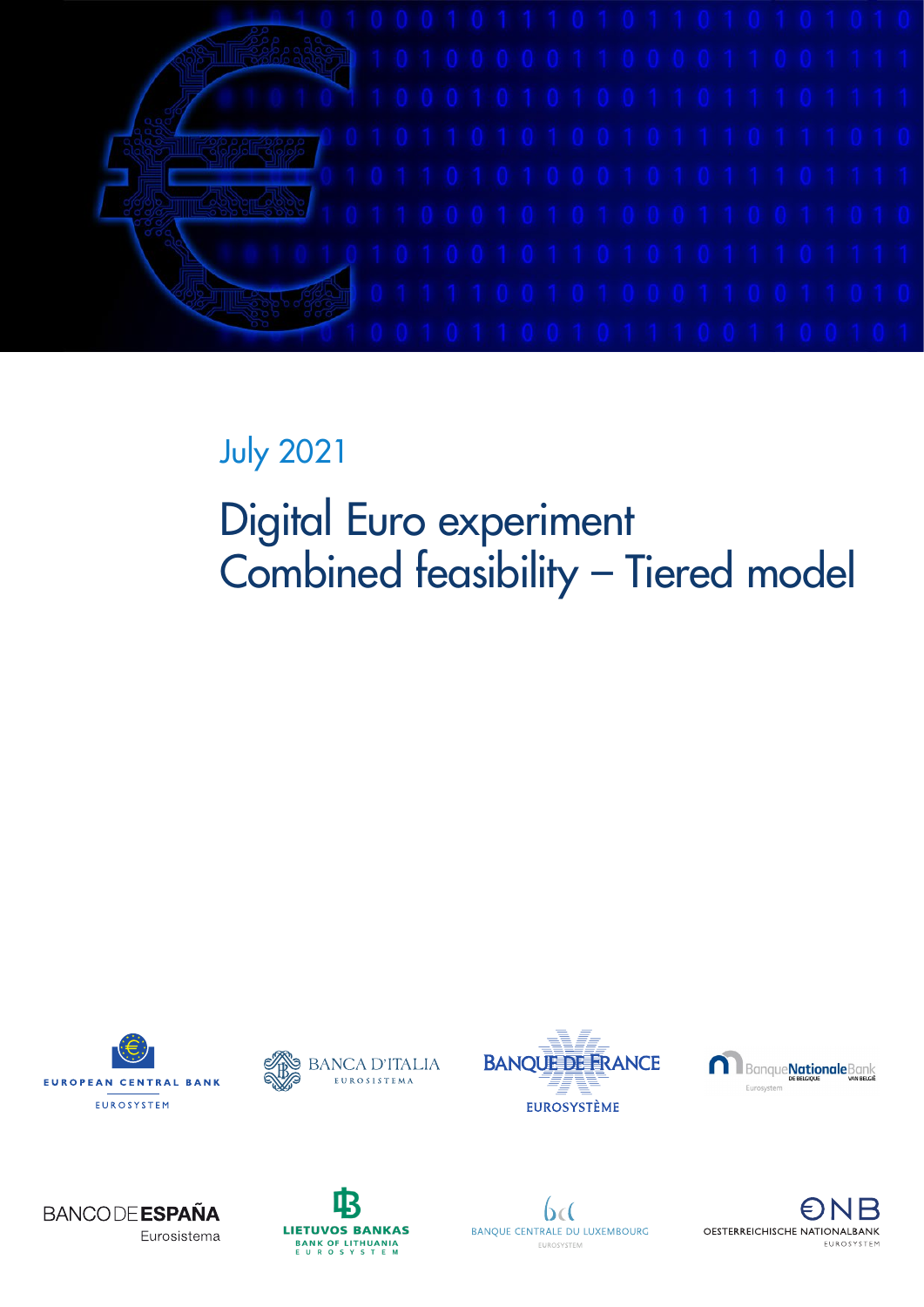# **CONTENTS**

| <b>Executive summary</b>                      | 3  |
|-----------------------------------------------|----|
| Section 1: overview of the model's design     | 5  |
| 1 Principles underpinning the model           | 5  |
| 2 Conceptual overview of the model            | 5  |
| 3 Technical implementation during experiments | 7  |
| Section 2: main outcome of the experiment     | 10 |
| 1 Ledger choice                               | 10 |
| 2 Role of intermediaries                      | 11 |
| 3 Privacy and AML                             | 11 |
| 4 Limits                                      | 13 |
| 5 Remuneration                                | 14 |
| 6 Programmability                             | 14 |
| <b>Conclusion</b>                             | 16 |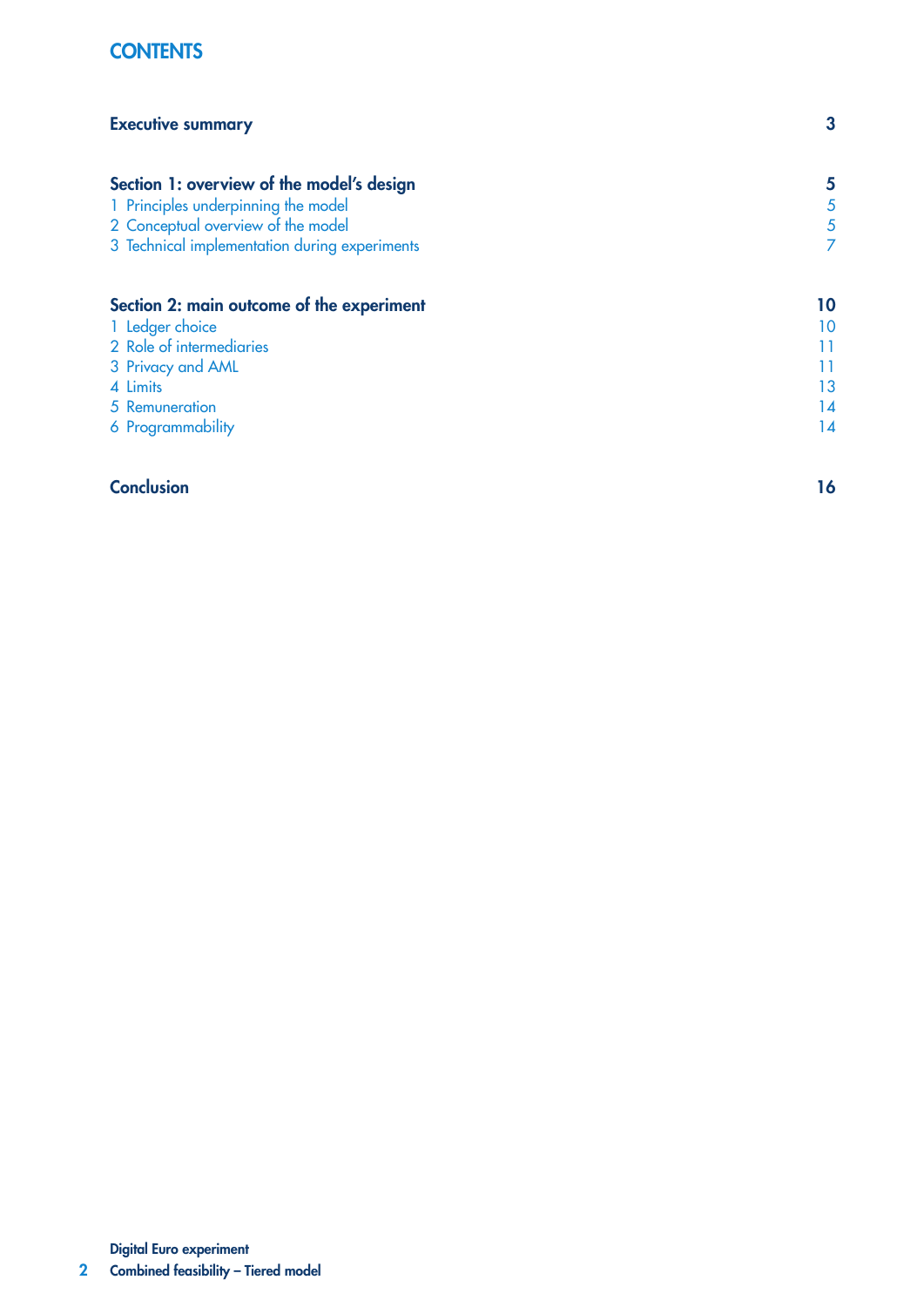n Septembe<br>
launched ex<br>
into the tech<br>
"the Report"). n September 2020 the Eurosystem's High-Level Task Force on Central Bank Digital Currency launched experimental work on a digital euro with a view to assessing and gaining further insights into the technological feasibility of design choices identified in the [Report on a digital euro](https://www.ecb.europa.eu/pub/pdf/other/Report_on_a_digital_euro~4d7268b458.en.pdf) (hereafter

Experts from the euro area national central banks and the ECB participated in the experiments, which were grouped into [four work streams](https://www.ecb.europa.eu/pub/pdf/other/ecb.digitaleuroscopekeylearnings202107~564d89045e.en.pdf?9d31ee4587d2acda4b4359def76f3375). The first work-stream ("scale the existing") focused on a network architecture built on the existing, centrally managed architecture of the TARGET Instant Payment Settlement (TIPS) system. The experiments of the second work-stream ("combined feasibility") focused on how to combine centralised technology with distributed platform(s) based on distributed ledger technology (DLT). The third work-stream ("a new solution") assessed a solution using a blockchain-based platform and fixed value tokens ("digital bills"). Together with several companies selected via a procurement process, the fourth work-stream ("**bearer instrument**") focused on the implementation of a hardware bearer instrument enabling offline payment solutions.

These work-streams assessed different design features covering four main areas: the digital euro ledger, privacy and anti-money laundering (AML), limits on digital euro in circulation, and end-user access. The objective was to address the key design questions that had been left open by the Report and that warranted analysis in terms of technical feasibility, and to acquire a broad understanding of the compliance of the different design possibilities with the principles stated in the Report. The experiments were conducted in a multidisciplinary environment and also involved participants from academia and the private sector, without endorsing any specific technical solution.

As part of the second work-stream, two approaches were considered. One of these is a tiered approach. This approach is based on a hierarchical structure in which a centralized ledger (the current version of TIPS) operated by the Eurosystem (Tier 1) is used to issue digital euros (D€) and provide central bank money (CeBM) to supervised intermediaries eligible for direct access to Target Services (Target2 and TIPS) under the Target system guidance. These institutions then distribute D€ to other supervised intermediaries, non-Target2 participants and also to end-users (citizens, merchants, firms, etc.) in Tier 2 systems.

The experiment on a tiered approach brought together several central banks from the Eurosystem, namely Banque de France, Banca d'Italia, Banco de España, Banque centrale du Luxembourg, Banque Nationale de Belgique, the European Central Bank, Lietuvos Bankas, and Oesterreichische Nationalbank.

The first section of the report introduces the rationale behind the design of the tiered model and presents the overall architecture of the model as well as its functional components. The **second section** then shares the main outcome and findings of the experiment on a number of features that are relevant to the design of the digital euro.

Overall, the experiment assessed that a tiered model such as the one described in this report could be a suitable architecture for the digital euro. From a technical point of view, it demonstrated the feasibility of combining centralized and distributed systems, which allows accommodating several use cases and supporting various functionalities of a potential future digital euro.

As this approach emphasizes the flexibility of the infrastructure, the resulting model can fit several requirements, allowing multiple ledgers to connect simultaneously to Tier 1, even when these ledgers are based on different technologies. This implies that requirements related to the level of privacy, the role of intermediaries, limits, or remuneration can, by design, be addressed differently in each ledger, according to a variety of purposes.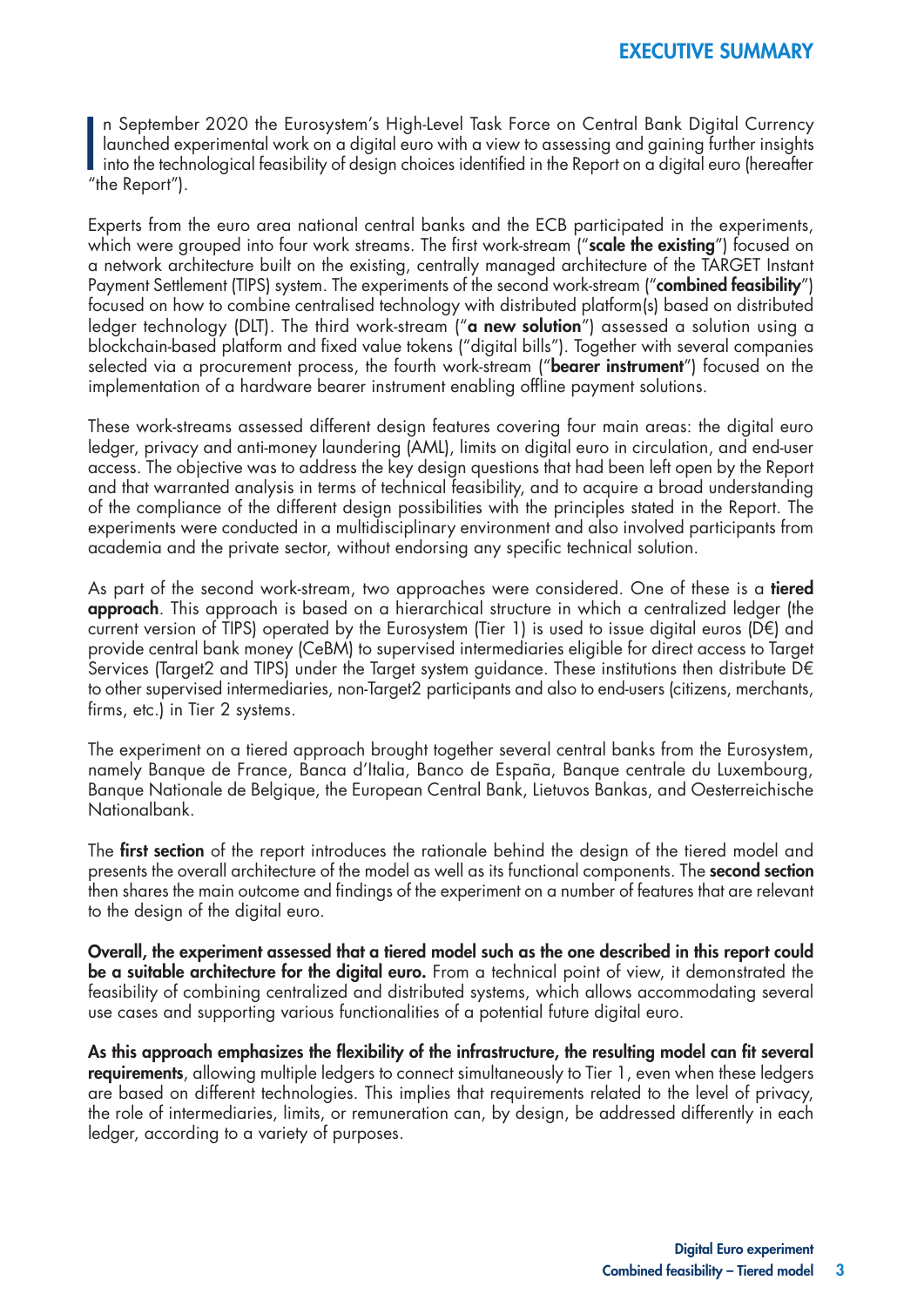# EXECUTIVE SUMMARY

Moreover, this approach would preserve financial intermediation while stimulating financial innovation by the private sector as well as bank competition also at the level of Tier 2 systems and underlying technologies. The tiered approach leaves room for various potential roles for private entities (distribution of digital euros, management of customer interface, compliance, development of value-added services and operation of some components of the system).

The work performed by the central banks involved in this experiment is intended to support policy discussions and Eurosystem decision-making on the design of a potential digital euro during the investigation phase launched on 14 July 2021.

 $**$ 

The results of this experiment provide input on design questions, thereby supporting policy discussions and design decisions on a possible digital euro. They do not pre-empt any decision or commit the Eurosystem to providing a digital euro. More generally, this experiment does not address the legal characteristics of the infrastructure for the distribution of the digital euro and the digital euro itself. The statements in this report about legal aspects of the design of a digital euro are only working hypotheses assuming that the legal framework could be adjusted to fit the needs of a digital euro. They are neither definitive nor binding for the central banks involved in this experiment.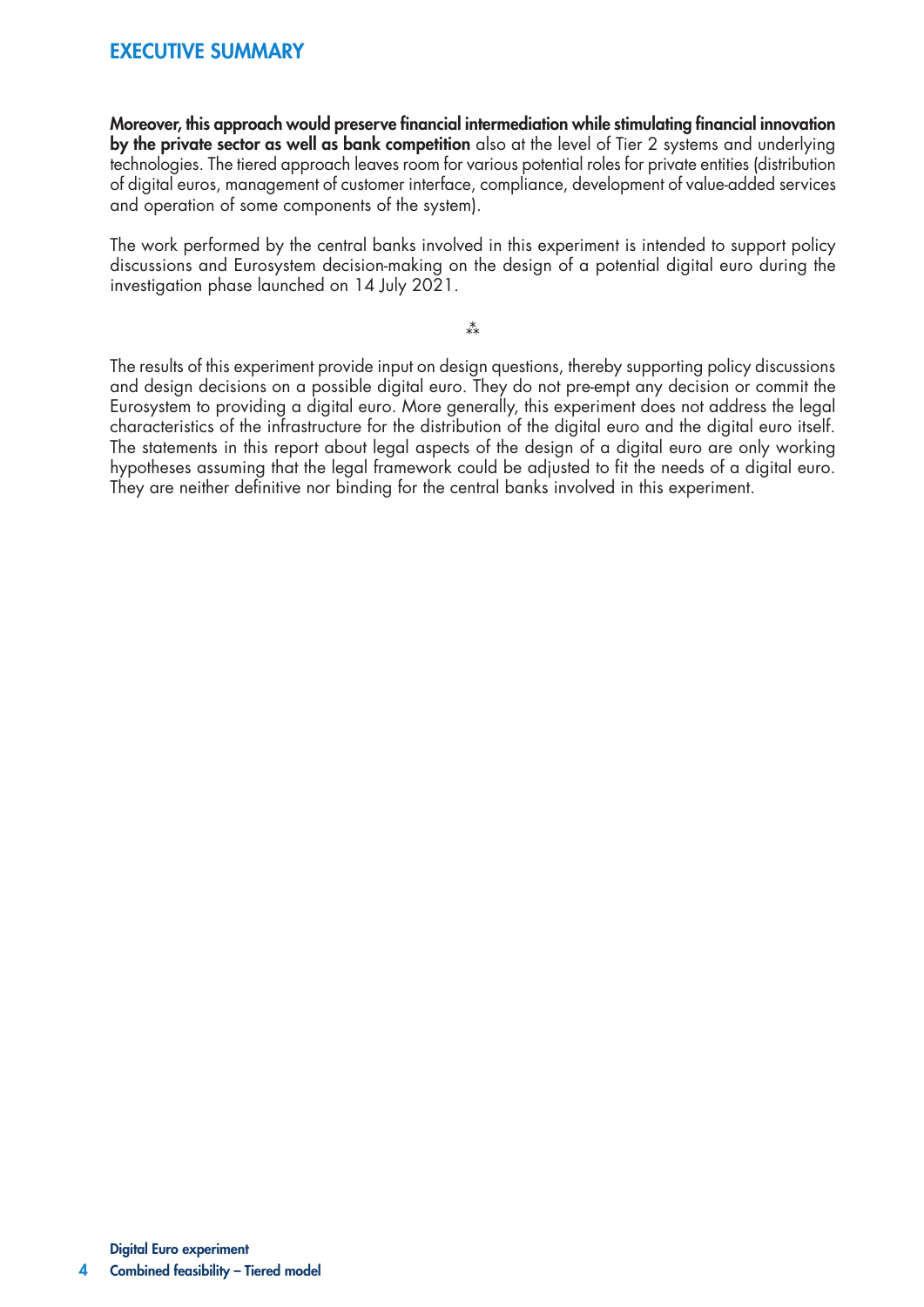# Section 1: Overview of the model's design

# 1 Principles underpinning the model

The tiered model was developed with three overarching objectives in mind (beyond the obvious imperatives of resilience and performance):

- 1) Preserve a right balance between public and private actors, and build upon the central role of financial intermediaries in the economy, by ensuring, through the distribution model of  $D \in$ , that supervised intermediaries keep interfacing with end-users.
- 2) Be fully interoperable with private sector frontend solutions.
- 3) Be built on a flexible model and on an architecture adaptable to future innovations.

# 2 Conceptual overview of the model

The model experimented as part of this work-stream is based on a tiered architecture, with each Tier fulfilling a different purpose:

The first Tier (Tier 1) is based on a centralized system (e.g. TIPS<sup>1</sup>) in which the Eurosystem issues digital euro and provides them to supervised **intermediaries.** Access to Tier 1 is limited to supervised intermediaries that are direct participants to Target services (Target 2 and TIPS). Digital euros are made available to them through the accounts that they hold in TIPS (TIPS Dedicated Cash Accounts). To accommodate demand, these Tier 1 participants can then distribute digital euros to supervised intermediaries, including non-Target 2 participants (e.g. Payment Service Providers licensed as Payment Institutions or E-Money institutions), or directly to end-users (citizens, merchants, firms, etc.) through Tier 2 systems.

The second Tier (Tier 2) is made of multiple coexisting and interoperable systems where all supervised intermediaries open and manage accounts (account-based D€) or wallets (valuebased D€) for end-users (figure 1). All supervised intermediaries obtain  $D \in$  from the Tier 1 system, either directly if they are Target2 participants or indirectly through intermediaries that are Target2 participants, to meet end-users' demand for D€. The experiment explored three types of Tier 2 systems:

- 1) Account-based DLT: D€ is exchanged through accounts held by supervised intermediaries.
- 2) Value-based DLT: D€ is exchanged in the form of tokens through wallets.
- 3) Account-based non-distributed ledger: D€ is exchanged through accounts held by supervised intermediaries.

In all cases, D€ - whether account-based or valuebased – is issued by the Eurosystem and remains a direct liability of the Eurosystem. However, central banks would not open accounts directly to the public and neither would they distribute digital euro to end-users. Private intermediaries would take on such responsibilities.

End-users would interact with this architecture thanks to a common Application Programming **Interface** (API) for all Tier 2 systems. This helps ensure that regardless of a Tier 2 system's underlying organisation and technology, D€ would be compatible with various payment solutions.

1 TIPS was used as Tier 1 for the purpose of the experiment. However, other centralized systems could be developed to act as Tier 1.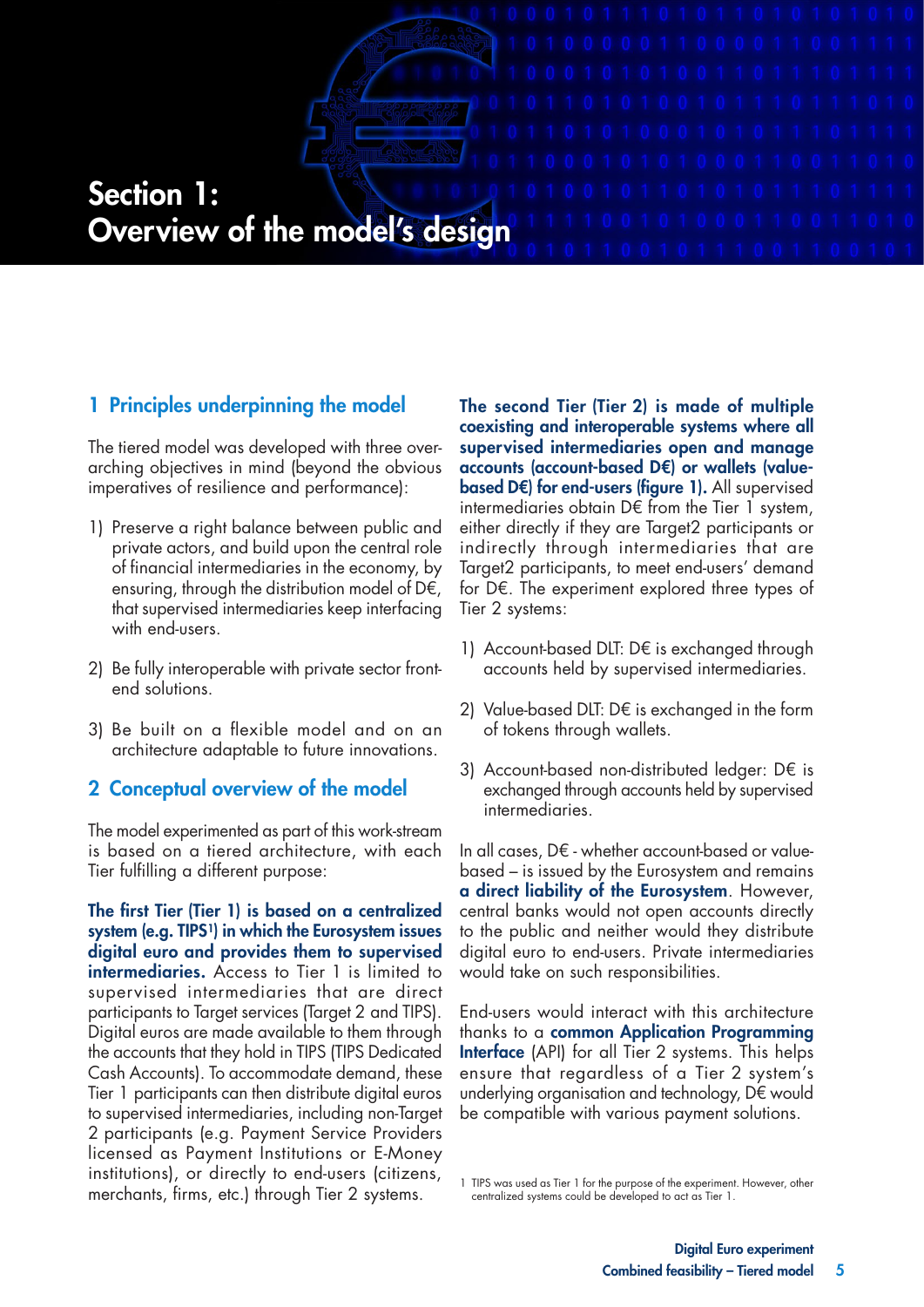# SECTION 1: OVERVIEW OF THE MODEL'S DESIGN



The overall architecture can be summarized as follows:

All NCBs participating in this experiment provided assets and expertise to translate this conceptual model into a fully-fledged experiment. The overall architecture of the experiment was as follows:



Digital Euro experiment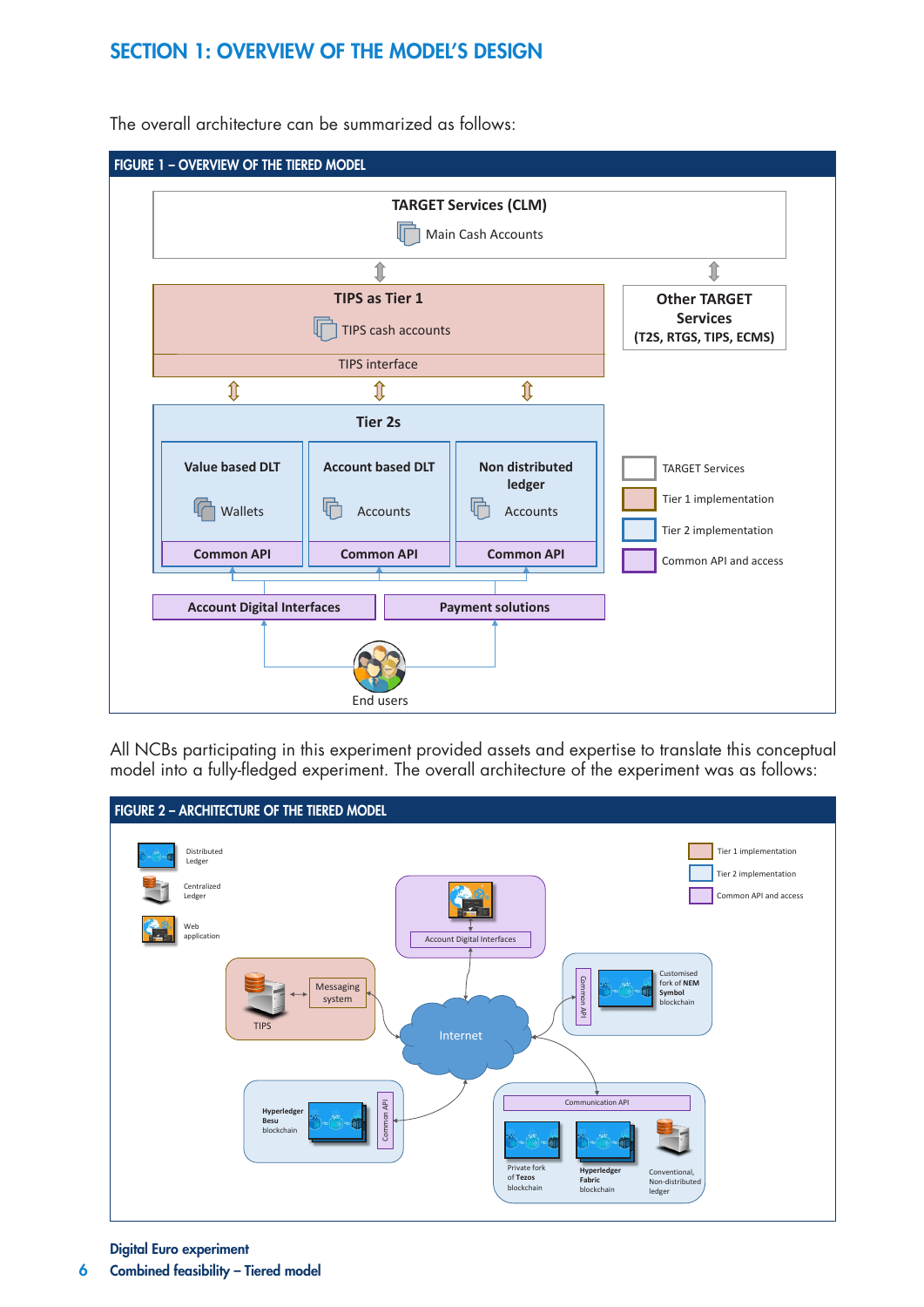### 3 Technical implementation during experiments

In the model, the Tier 1 system would be connected to Target services. The planned T2/T2S consolidation project will centralize liquidity management from all Target services (T2S, RTGS, TIPS, ECMS) within CLM (Central Liquidity Management). In the prototype, TIPS is used to simulate the Tier 1 system containing supervised intermediaries' accounts. Transfers from RTGS to TIPS simulate a transfer from CLM to the Tier 1 system. Regardless of the underlying technology used by each Tier 2 system, all of the Tier 2 platforms were able to establish a connection with the Tier 1 system through a module or interface, allowing them to interact with the Tier 1 platform's messaging system (Message Queues).

The second Tier consists of several ledgers with both value-based and account-based systems:

• Two distributed ledgers (based on Hyperledger Besu and Hyperledger Fabric) enabled the implementation of both an account-based and a value-based Tier 2 system.

- Two distributed ledgers (a private fork of the Tezos blockchain and a customized fork of the NEM blockchain) enabled the implementation of a value-based Tier 2 system.
- One conventional non-distributed ledger implemented an account-based Tier 2.

This variety of ledgers at Tier 2 level demonstrated the model's ability to add Tier 2 systems regardless of their underlying technology (non-distributed and distributed, private or public blockchain).

A simple interface meeting the requirements set by the Second Payment Services Directive (PSD2) and web application emulates how an end-user would access its account or wallet and initiates payments through supervised intermediaries. This access should not be dependent on the Tier 2 in which its account is located. Therefore, communication layers should anticipate multiple systems operated at Tier 2 by design to ensure that cross-system transactions are feasible.

The following diagram shows how the different Tiers are organized in the model:



VB: Value-based

\*\* Supervised intermediaries which do not necessarily have access to TIPS. Purple must obtain D€ from Green, Blue or Orange, with access to TIPS

<sup>\*</sup> Supervised intermediaries which are T2 participants and have access to TIPS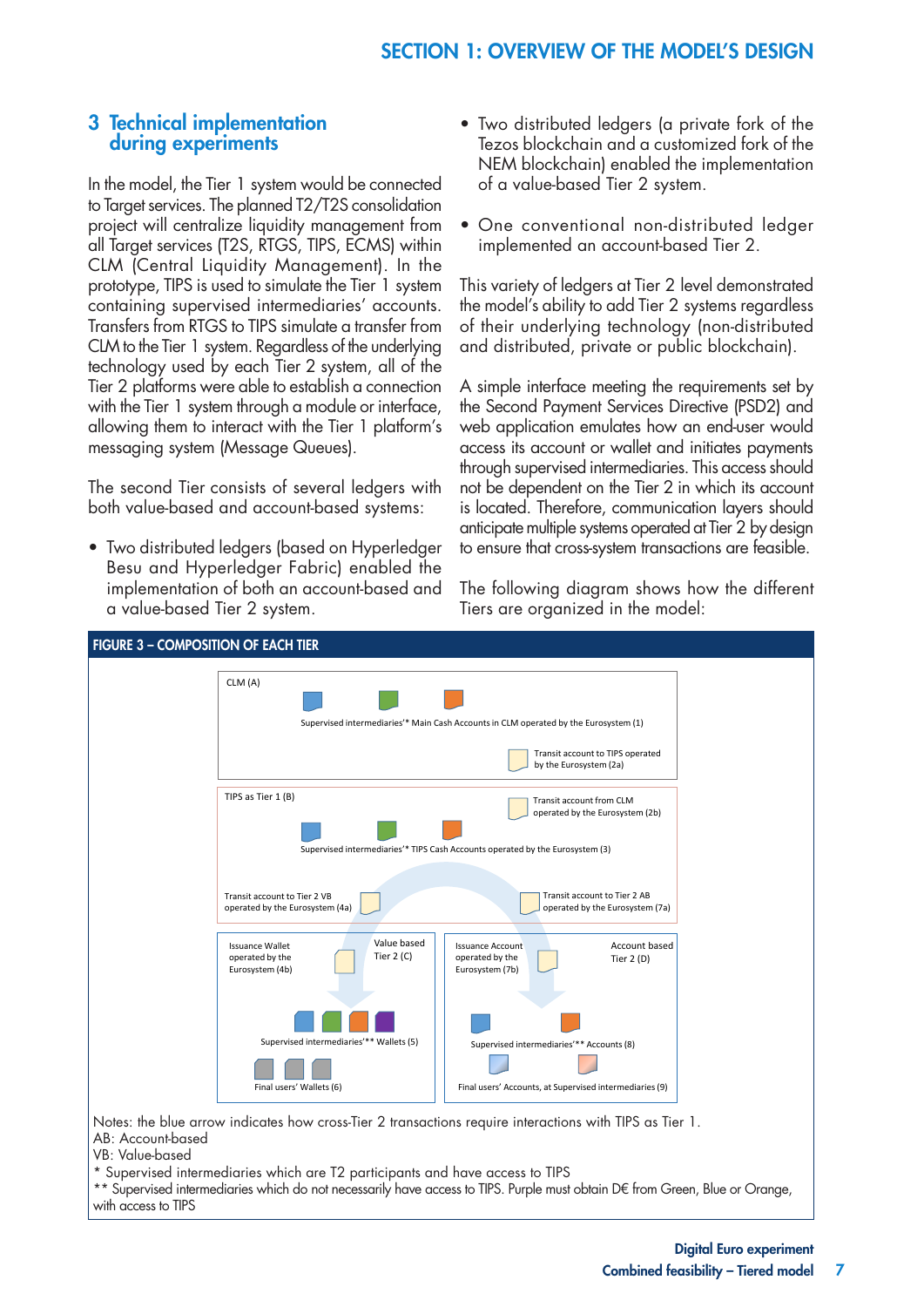# SECTION 1: OVERVIEW OF THE MODEL'S DESIGN

#### Tier 1 system

The first Tier (B), accessible only to some supervised intermediaries (participants to TARGET2), is mainly a gateway to serve the end-user D€ accounts/wallets located in multiple Tier 2 systems. It consists of:

- A unique Target2 / Centralised Liquidity Management (CLM) transit account for the Tier 1 system (2) operated by the Eurosystem. This account allows to transfer CeBM from a supervised intermediary's CLM Main Cash Account, in the form of balances in Target services (1) to its Tier 1 account (3), in the form of digital euros;
- One transit account per Tier 2 system (4, 7) also operated by the Eurosystem. These provide a global overview of the liquidity in circulation in a given Tier 2 system and are used to transfer D $\epsilon$  to Tier 2 accounts  $(5, 6, 8, 9)$ ;
- Supervised intermediaries-Target2 participants' Tier 1 accounts (3). These accounts are where D€ is credited once intermediaries transfer CeBM (i.e. Target services balances) from CLM2.

Therefore, to accommodate retail demand in D€, the following process occurs in the model:

- 1) A supervised intermediary obtains D€ by transferring CeBM from its Main Cash Account in CLM to its account in the Tier 1 system (from 1 to 3);
- 2) The intermediary makes D€ available in Tier 2 systems by transferring D€ from its account in the Tier 1 system to the relevant Tier 2 transit account (from 3 to 4a or 7a). Because Tier 1 and Tier 2 systems are connected, the same amount is recognized on the issuance account / wallet in the Tier 2 system (4b or 7b) and transferred to a supervised intermediary's Tier 2 account/wallet<sup>3</sup> (5 or 8);
- 3) This supervised intermediary transfers the requested amount of D€ to its client's account/ wallet in Tier 2 systems (6 or 9).

Symmetrically, for D€ redemption, the transit account is used to transfer D€ from Tier 2 systems to the Tier 1 system where supervised intermediaries can transfer it to CLM as CeBM.

As a result, the total amount of  $D \in \mathcal{E}$  is the sum of the balances of supervised intermediaries in Tier 1 (3) and all funds transferred by them from Tier 1 to the various Tier 2 systems, i.e.the sum of 4a and 7a.

#### Tier 2 systems

Tier 2 systems (C and D) are accessible to all supervised intermediaries, including non-Target 2 participants, as well as end-users (citizens, merchants, firms, etc.) Thus, each Tier 2 system consists of:

- Supervised intermediaries' accounts / wallets (5, 8): if those intermediaries have access to the Tier 1 system (participants to Target2), they can distribute D€ directly to end-users. Else (e.g. Payment Service Providers licensed as Payment Institutions or E-Money institutions), they would first have to obtain D€ from other supervised intermediaries before distributing it to end-users;
- End-users' accounts / wallets (6, 9) containing the D€ obtained from supervised intermediaries in exchange for commercial bank money or cash;
- An issuance account / wallet (4, 7) from which D€ from the Tier 1 system is transferred to the relevant supervised intermediary's account / wallet in the Tier 2 system.

End-users would access D€ in Tier 2 systems through an account digital interface or through payment solutions. Overall, end-users could access D€ in various ways, given that the system would be interoperable with front-end solutions from the private sector.

<sup>2</sup> D€ would be a Eurosystem liability and a new form of central bank money, which is currently made available to intermediaries in the form of Target balances. The exact step during which CeBM in its current form is exchanged for D€ has not been precisely identified. It is clear that liquidity in all Tier 2 is D€ and that liquidity in CLM is CeBM. In Tier 1, D€ could appear at different steps, on a transit account or when credited to banks' Tier 1 accounts. As a simplification, D€ appears upon being credited to supervised intermediaries' Tier 1 accounts hereafter in this report. This identification would depend on further analysis as to the legal nature of D€, outside the scope of this report.

<sup>3</sup> If the intermediary has access to Tier 1, they transfer D€ to their own Tier 2 account / wallet to meet their clients' demand. Else, they request D€ from an intermediary with access to Tier 1 to meet their clients' demand (typically, the case for a PSP).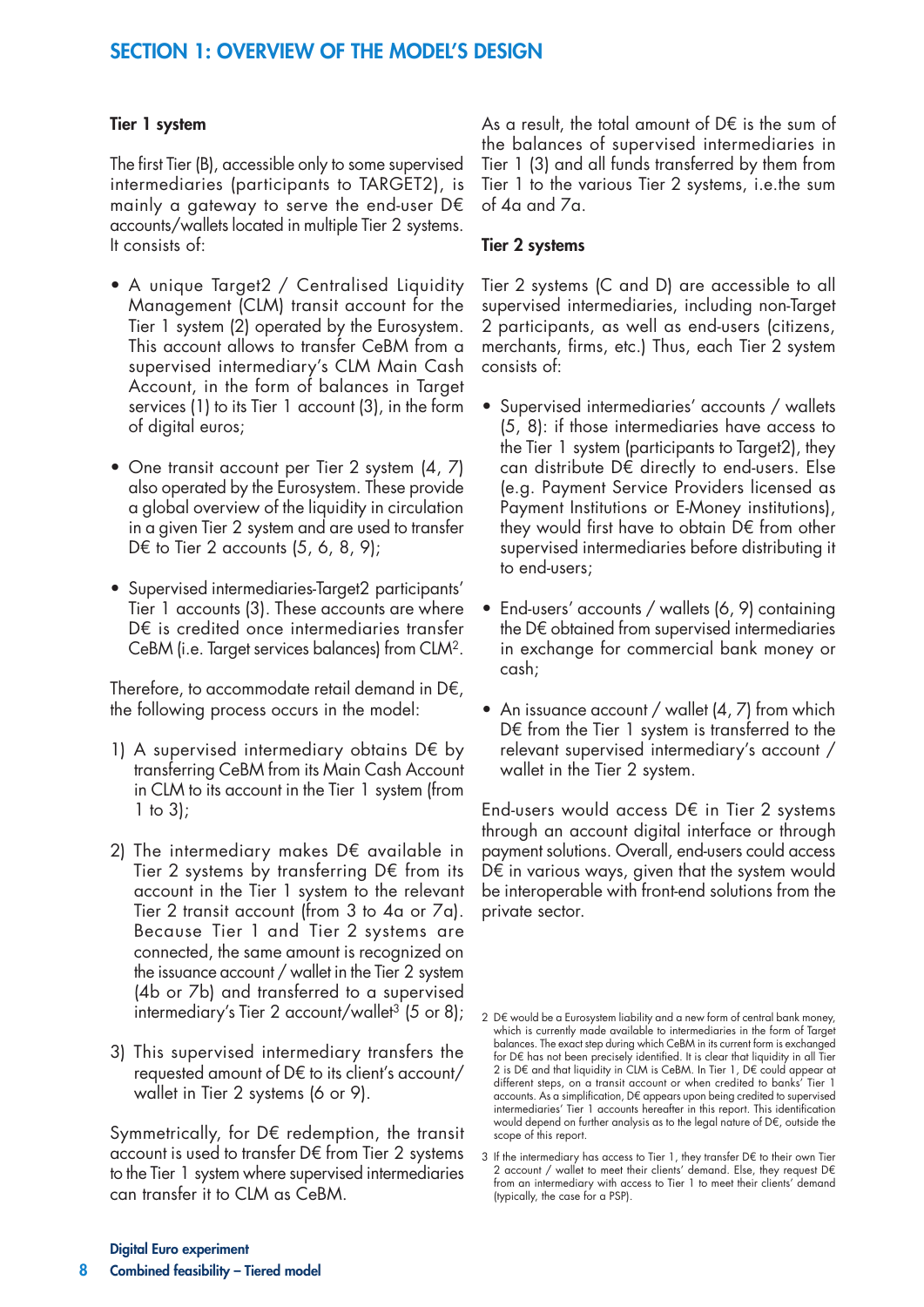# SECTION 1: OVERVIEW OF THE MODEL'S DESIGN

Aside from issuance and redemption of D $\epsilon$ , only transactions between two Tier 2 systems (from C to D) would involve interactions with the Tier 1 system, represented by the blue arrow in figure 3:

- To exchange D€ within a given Tier 2 system, for instance in the case of an account-based Tier 2 (D), transactions are settled through their supervised intermediaries' Tier 2 accounts / wallets;
- To exchange D€ between Tier 2 systems (from C to D), settlement occurs through supervised intermediaries' Tier 1 accounts in the following way: the payer's Tier 2 account is debited while its supervised intermediary's Tier 2 account is credited. The intermediary transfers D€ to the Tier 2 issuance account. D€ is transferred to the appropriate Tier 1 transit account and is introduced in the other Tier 2 system. Then, the process is similar to the issuance process described earlier.

#### Tested use cases during experiments

The experiment implemented a number of use cases covering the entire transaction chain:

- D€ was issued / redeemed in TIPS (Tier 1 for the purpose of the experiments) and transferred to Tier 2 systems;
- D€ was deposited and withdrawn by simulated end-users from supervised intermediaries' accounts or wallets;
- D€ was exchanged between accounts / wallets in each Tier 2 system (intra-system transaction);
- D€ was exchanged between different Tier 2 systems (cross-system transaction);
- Initiation of payments through a web application or existing payment solutions through the use of a common user interface powered by a common API, regardless of the Tier 2 system in which their account / wallet is located.

5 Any transaction breaching the holding limits leads to an automatic conversion of the excess D€ into commercial money.

In addition, two key features of the model were successfully implemented for all Tier 2 systems:

- 1) Programmed remuneration, including tiered remuneration for end-users;
- 2) Programmed limits on both D€ holdings and transaction flows, including differentiated limits<sup>4</sup> and a waterfall scheme.<sup>5</sup>

Experimentations even covered the ability to add Tier 2 systems to the overall system without disruptions. Indeed, while experimentations were ongoing and other Tier 2 systems had already been connected to Tier 1, an additional system was successfully connected to Tier 1 and the other Tier 2 systems.

<sup>4</sup> Within a Tier 2 system, at least one wallet / account has a specific limit. Such feature could be used to set higher transaction limits for merchants compared to citizens, for instance.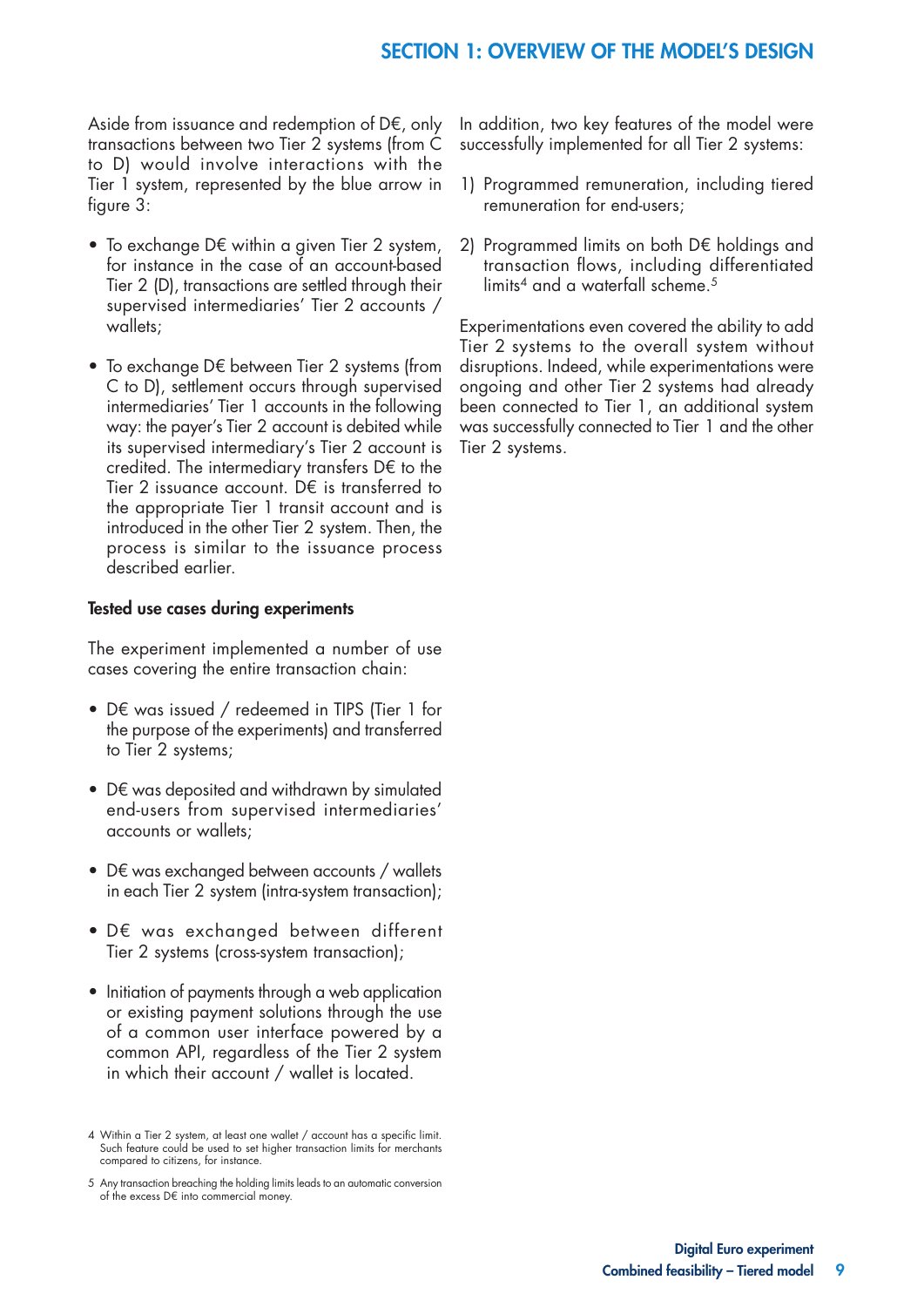# Section 2: Main outcome of the experiment

# 1 Ledger choice

The experiment showed that the tiered architecture presented above offers multiple benefits. Each Tier fulfills different and complementary roles, simultaneously allowing the central bank to retain full control over the digital euro while enabling flexibility, innovation and resilience.

#### The tiered architecture enables the Eurosystem to have full control over the issuance and quantity of digital euros in circulation. It also guarantees full convertibility at par with other forms of money.<sup>6</sup>

The existence of a Tier 1 directly operated by the Eurosystem in which digital euros are issued and provided to supervised intermediaries that are Target2 participants is essential to guarantee that D€ is a liability of the Eurosystem. This tiered architecture also ensures that the Eurosystem controls the amount of D€ in circulation in all Tier 2 systems as each transit account in Tier 2 systems operated by the Eurosystem provides an aggregate view of the total digital euro units in circulation in each Tier 2 system.

The model enables **convertibility at par of digital** euros into other forms of central bank money (banknotes, central bank reserves) and **commercial bank money**. Acquisition or redemption of digital euros in exchange for other forms of euro is ensured through the use of supervised intermediaries' Target 2 accounts (CLM accounts in the future), in conjunction with their  $D \in$ Tier 1 accounts. The two-Tier model allows realtime settlement of all transactions, whether these occur within the same Tier 2 system (as instantaneity of settlement would be native requirement for any Tier 2 system) or across two different Tier 2 systems (through the use of TIPS as Tier 1).

#### In addition, a tiered architecture with multiple Tier 2 platforms increases the flexibility and supports the resilience of the system.

The tiered architecture is **flexible** enough to enable the implementation of multiple Tier 2 systems, each one potentially offering different features and functionalities. For example, a particular Tier 2 system designed to foster financial inclusion could be created with stricter limits but less restrictive AML-CFT rules (e.g. easier onboarding through reduced KYC). Moreover, the model can add additional Tier 2 systems later on to allow future innovative use cases, such as programmability features, evolving over time to adapt to needs expressed by all stakeholders. As a technologically agnostic architecture, the tiered model can accommodate both public and private DLTs, combining the benefits of each, and implement various types of consensus mechanisms, allowing to have energy-efficient validation consensus (e.g. proof of stake and proof of authority).

Finally, having multiple Tier 2 systems makes the overall architecture resilient as it avoids having single points of failure. Should the Tier 1 system (TIPS) become unavailable, all supervised intermediaries can still use the existing liquidity in a given Tier 2 system to settle transactions. Should a Tier 2 system become unavailable, other Tier 2 systems can still operate normally and interact with Tier 1 and other Tier 2 systems. Finally, within a given DLT-based Tier 2 system, the failure of a supervised intermediary, which could operate a node on the blockchain, does not impact the ability of the system to validate the transaction.

<sup>6</sup> Although this model offers this possibility from a technical point of view, the experimentation does not cover the legal aspects of the convertibility of the D€, nor that of its legal tender.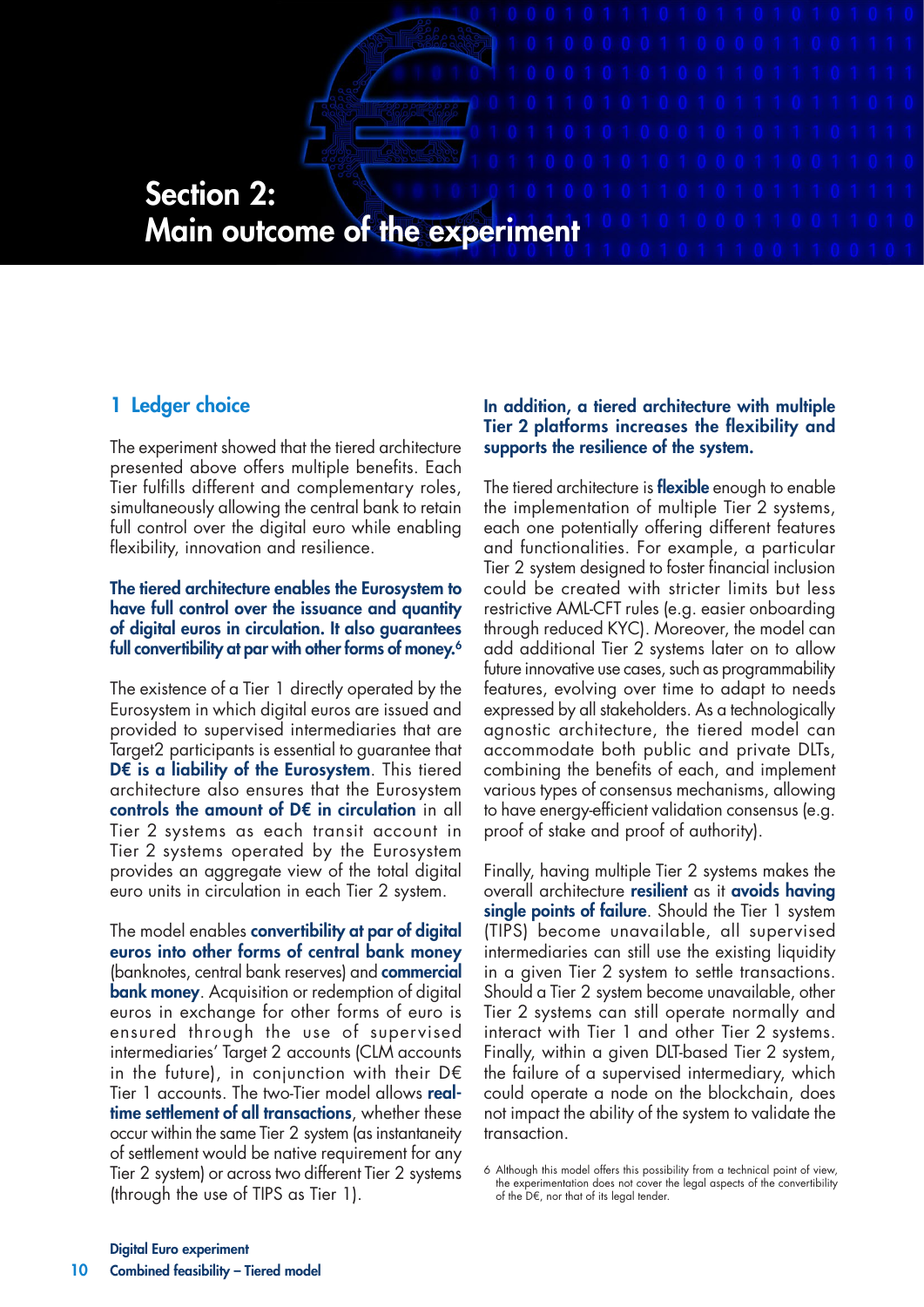# 2 Role of intermediaries

The proposed model allows a potential **high degree** of involvement of the private sector, foreseeing various possible roles that intermediaries could take on. These roles could include the distribution of digital euros to end-users, and the provision of innovative services.

The tiered model clearly distinguishes between the issuance (in Tier 1 system), which would be under the sole responsibility of the Eurosystem, and the distribution of digital euros to end-users (in Tier 2 systems), which would be left to private intermediaries. This breakdown of responsibilities allows the Eurosystem and financial intermediaries to remain in their respective areas of expertise, leveraging their experience.<sup>7</sup>

In the tiered model, intermediaries would be in charge of distributing digital euros to end-users and managing compliance with regulatory requirements, such as KYC, AML-CFT, as well as local laws and regulations (e.g. reporting to tax authorities on accounts opening and interests earned<sup>8</sup>). Additionally, some of these rules could be programmed directly into the Tier 2 system as properties of end-user accounts or wallets.

The proposed architecture would also allow third party providers (TPP) to offer value-added services, fostering innovation. Drawing on the framework from PSD2, this set-up would allow TPP to contract with account / wallet holders to provide them with value-added services (e.g. account aggregation services, payment initiation services). TPP would connect to a single PSD2-like interface ("common API"), regardless of the Tier 2 platform where the end user's account / wallet is located.

7 Clearly distinguishing issuance and distribution of D€, which occur in different systems (Tier 1 and Tier 2, respectively) in the tiered approach could have some additional benefits. For instance, it could facilitate the definition of compensation scheme of the digital euro, as issuance would be managed in Tier 1 by the Eurosystem, similarly to current Target services, with a compensation framework defined by the Eurosystem while the private sector would define the pricing of the services it provides as part of the distribution of D€ (AML-CFT, fraud management, cybersecurity, etc.)

8 Remunerating accounts means that the account owner may earn additional income, which may be subject to taxation (interest income might also be deduced from taxable income if it is negative). Some countries also require the person (natural or legal) to report the (positive or negative) income they pay to another party to the tax authorities. Some countries also require the person paying the income to compute and withhold taxes paid on behalf of the person they pay interest to. Supervised intermediaries already have the system to comply with tax laws, which could be another argument in favour of the NCB/ECB not to directly deal with end-users.

9 This pairing would be irrelevant in the case of a specific Tier 2 for financial inclusion or for non-residents.

Additionally, in the case of Tier 2 systems based on distributed ledger technology, intermediaries could provide these value-added services through the deployment of smart contracts, on behalf of their clients. As a result, in the tiered model, programmability can be implemented through two complementary avenues, API and third party access on the one hand, and smart contracts on the other hand.

#### 3 Privacy and AML

The [public consultation](https://www.ecb.europa.eu/pub/pdf/other/Eurosystem_report_on_the_public_consultation_on_a_digital_euro~539fa8cd8d.en.pdf) organized by the Eurosystem on the digital euro between 12 October 2020 and 12 January 2021 highlighted that respondents considered privacy a key feature for the digital euro. However, privacy must be balanced with compliance with KYC, anti-tax avoidance and AML-CFT regulation. Due to the plurality of Tier 2 platforms, the tiered model allows for simultaneously implementing different schemes responding to both privacy and financial integrity priorities.

For example, it is possible to add a Tier 2 platform with limited AML/KYC rules for specific uses like facilitating financial inclusion and allowing nonresidents to access digital euros. This could in turn require stricter limits on holdings and transactions. Experiments highlighted that anonymous P2P payments were technically feasible on value-based systems.

In the proposed model, intermediaries would play a central role in ensuring compliance with AML-CFT standards. In any case, intermediaries would take care of KYC, both during onboarding of new customers and for withdrawals and deposits of digital euros. Additionally, depending on the level of privacy implemented in a given Tier 2, they would also handle flow filtering and reporting of suspicious transactions if needed.

Upon onboarding of new customers to a specific Tier 2 system, supervised intermediaries would complete KYC checks and ensure that the end-user does not already have an account / wallet in digital euros. This check could help ensure that limits and / or tiered remuneration frameworks cannot be circumvented by users opening multiple accounts or wallets. This "unicity check" could be performed through automatic exchange of data. The newly created account/wallet could be linked to the user's existing checking account<sup>9</sup>, facilitating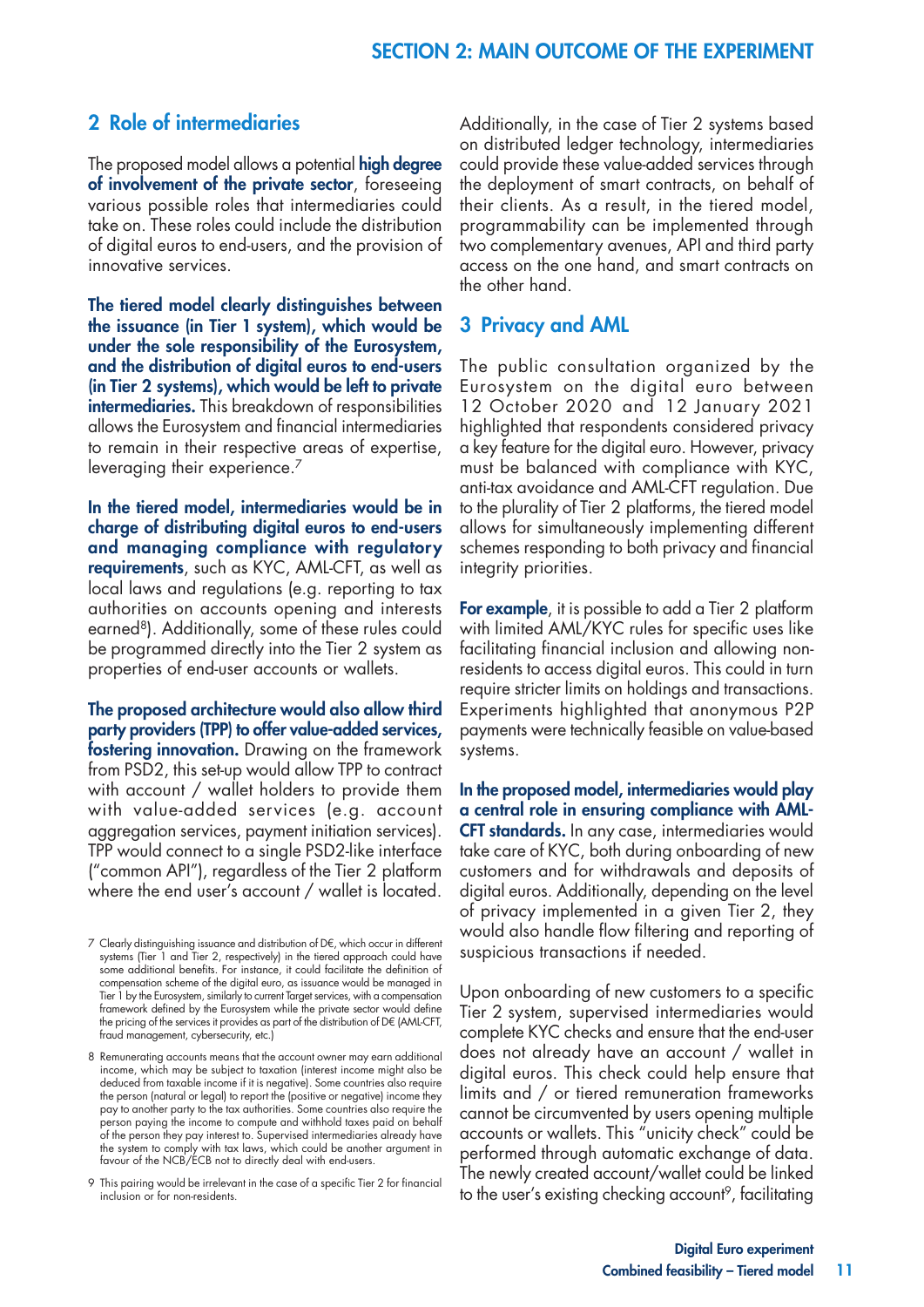conversions between digital euros and commercial bank money and enabling the implementation of a "waterfall" mechanism (see section 2.4 below).

Aside from supervised intermediaries, Tier 2 KYC / AML-CFT service providers may be responsible for checking transactions' compliance with those regulations and reporting suspicious transactions.

#### However, to ensure appropriate privacy in the use of digital euros, Tier 2 platforms would have to meet the following requirements:

- Information shared between parties to a transaction is strictly limited to the information that is required for regulatory reasons and non-participants to a transaction cannot access the information exchanged in a given transaction.
- Compliance with privacy laws and regulation, including the General Data Protection Regulation (EU) 2016/679 of 27 April 2016 ("GDPR"),

must be ensured. This would involve establishing a clear governance, determining the respective roles and responsibilities of all participants to the Tier 2 systems (e.g. "controller", "processor") and ensuring that the principles relating to personal data processing and the rights of the data subject are properly implemented.

The tiered model can implement a variety of privacy techniques to meet these requirements, with each technique differing in terms of features and maturity levels. Each technique has implications in terms of costs and performance. For example, implementing advanced cryptographic techniques entails higher investments. In addition, it would use a lot of bandwidth and could impact transaction throughput, slowing down the system. Based on this analysis (see table below), Zero Knowledge Proof and External Identity techniques appear most likely to be deployed, as they could be implemented easily with little impact on the performance of the system while guaranteeing a high degree of privacy.

| <b>TYPE OF TECHNIQUE</b>                                                                                                                                                                                                                                                          | <b>PRIVACY</b><br><b>LEVEL</b>          | <b>AVAILABILITY &amp; FEASIBILITY</b><br><b>FOR FINANCIAL TRANSACTIONS</b>                                                                                              |
|-----------------------------------------------------------------------------------------------------------------------------------------------------------------------------------------------------------------------------------------------------------------------------------|-----------------------------------------|-------------------------------------------------------------------------------------------------------------------------------------------------------------------------|
| Zero Knowledge Proof (ZKP): Cryptographic protocol<br>by which the prover can prove to the verifier the knowledge<br>of a certain value, without disclosing any other information<br>– e.g. a user proving they are over eighteen years old<br>without providing a date of birth. | High                                    | Already available on<br>multiple systems, requires<br>storage of personal data by<br>supervised intermediaries,<br>thus enabling required AML<br>checks to be performed |
| Data encryption with specific decryption keys: On- chain data<br>encryption with decryption keys shared between specific<br>participants. Not a long-term solution<br>due to hard-to-predict progress in decryption power.                                                        | High<br>short-term,<br>Low<br>long-term | Easy to implement, lowers<br>transaction throughput                                                                                                                     |
| External identity provider and identity token on chain: The only<br>attribute circulating on-chain is a random attribute that allows<br>linking a user's account to an identity. This attribute can be<br>verified by inquiring in the external database provider.                | High                                    | Easy to implement, requires<br>identity databases off-chain                                                                                                             |
| Secret sharing & Multi-signature: sensitive data are disclosed only<br>when an adequate number of entities (e.g., three of five) agree.                                                                                                                                           | Medium                                  | Already available on some<br>systems. Does not enable<br>AML checks in every case.                                                                                      |
| Channels: transactions are shared with a limited number<br>of participants. However, a new channel needs to be created<br>for every interaction with a new supervised intermediary.<br>It is hard to implement If the number of intermediaries is high.                           | Low                                     | Not Scalable,<br>already available<br>on certain DLTs only                                                                                                              |
| Private transactions: are a way of pushing a transaction only to<br>transaction participants and parties. A notary node gets a hash of<br>the transaction. Simple and efficient. No one else can see the data.                                                                    | High                                    | Available<br>on certain DLTs only                                                                                                                                       |
| Multi-party computation: several entities securely contribute their<br>data to a combined dataset, e.g. for fraud detection, while<br>keeping their data private from one another.                                                                                                | High                                    | Already available<br>on some systems                                                                                                                                    |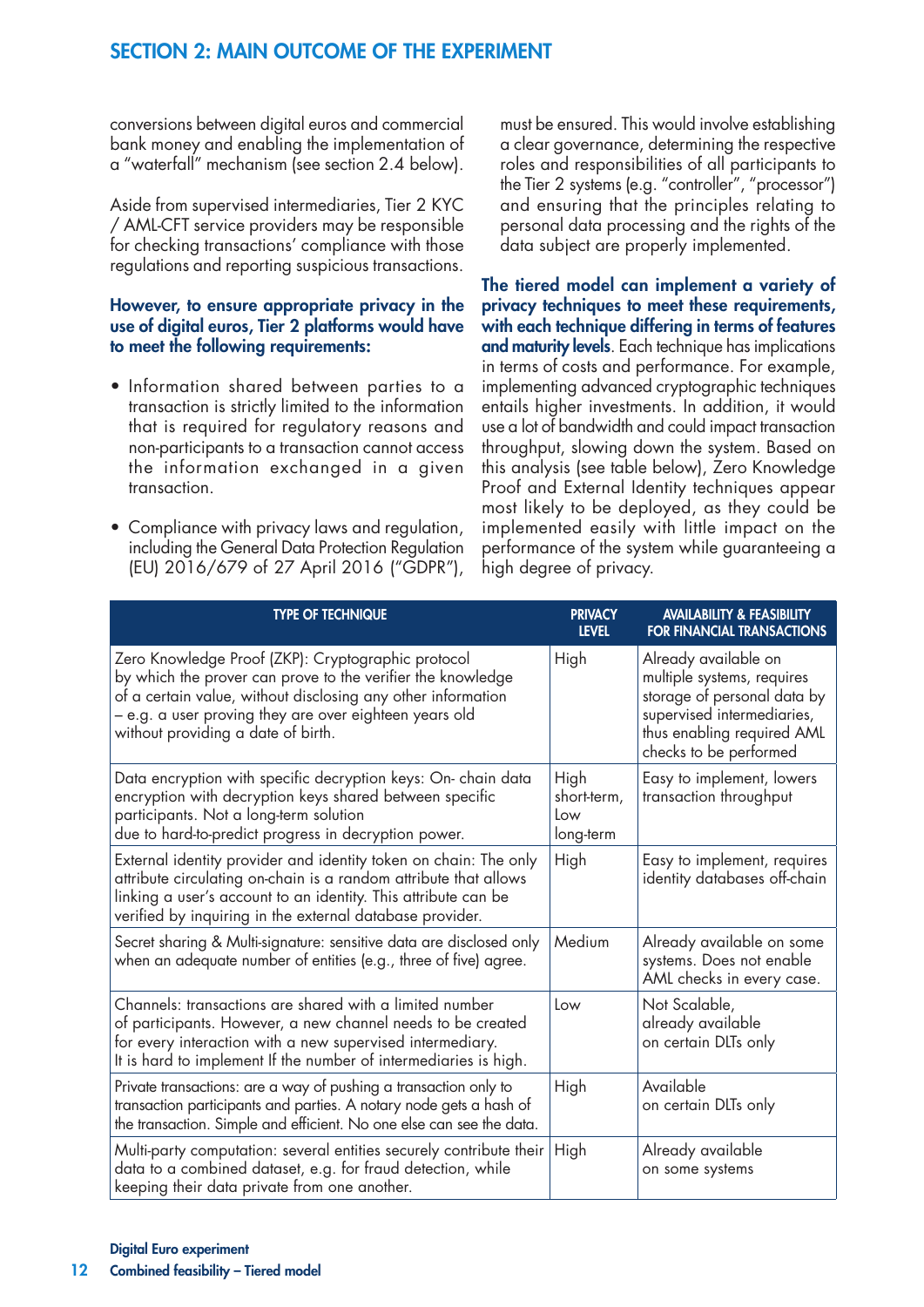#### 4 Limits

As explained by the Report, the introduction of a digital euro could lead to excessive shifts of commercial bank money into CBDC impacting the business model of banks. Imposing limits on holdings and transaction flows appears as one of the possible ways to mitigate the impacts of disintermediation and, in case of crisis, of aggravated bank runs.

Enforcing holdings and transactions limits would also help mitigate AML/CFT risks. Existing regulation already includes such limits intended to combat money laundering, e.g. banknote withdrawals<sup>10</sup>, monthly payment transactions using reloadable payment instruments.11

The experimentation investigated the possibility to implement both types of limits using programmable features. The main takeaways for each type of limit were as follows:

• Limits on holdings

#### The tiered model allows setting limits on holdings to address these risks. Furthermore, it is flexible enough to differentiate limits across Tier 2 platforms and across users within a given Tier 2 platform.

Setting different limits across several Tier 2 platforms would allow the Eurosystem to have, for example, a Tier 2 platform with stricter limits, but less stringent AML-CFT rules, to foster financial inclusion or for use by non-residents.

Likewise, differentiating limits across users within a given Tier 2 platform would enable taking into account differences in the legal nature and business models of each economic agent. In this regard, merchants could presumably benefit, at least on an intraday basis, from a higher limit than consumers would. To reflect this, the default limit configuration implemented in the experiment for Tier 2 systems was customized for some accounts / wallets which were programmed to have higher holding limits.

Regardless of the amount, the introduction of a limit on holdings would raise a number of practical issues. An incoming D€ transfer could lead to a breach of the holding limit, triggering two possibilities, both of which were tested in the experiment:

- 1) An error message to the payer indicating a negative settlement outcome because the payee would breach its D€ detention limit. Given that the payee's balance is classified as transactional data with high confidentiality, this would result in a breach of the D€ payee's privacy and is not a viable option.
- 2) An automatic cash sweep to the payee's checking account (so-called "waterfall mechanism"), which was linked to its D€ account upon opening of the D€ account. In that case, the amount in excess of the threshold would be automatically converted into commercial bank money for example at the end of the business day. This increases D $\epsilon$ settlement process's complexity and the number of D€ transactions in the system but the experimentation demonstrated that it could be a viable option: in the experiment, some wallets or accounts were configured in order to transfer the amount above the defined holding limit to a supervised intermediary's account so that this intermediary could credit the end-user's current account in commercial bank money

#### • Limits on transaction flows

In addition to limits on holdings, the tiered model also allows the implementation of limits on transaction flows. These limits would apply to outgoing transactions only. Any transaction to another wallet or account above a predefined threshold would thus be automatically rejected. However, no limit on redemption should be implemented. Users would be able to convert freely D€ above this threshold into commercial bank money through their supervised intermediary. In the experiment, Tier 2 systems were configured by default to limit the maximum amount per transaction and set a maximum amount for transactions on a rolling 7- day period.

<sup>10</sup> For example, French regulation bans the use of cash for payments over 1,000 EUR for consumers purchasing goods.

<sup>11</sup> Article 12.1 of the 5th Directive on the prevention of the use of the financial system for the purpose of money laundering or terrorist financing.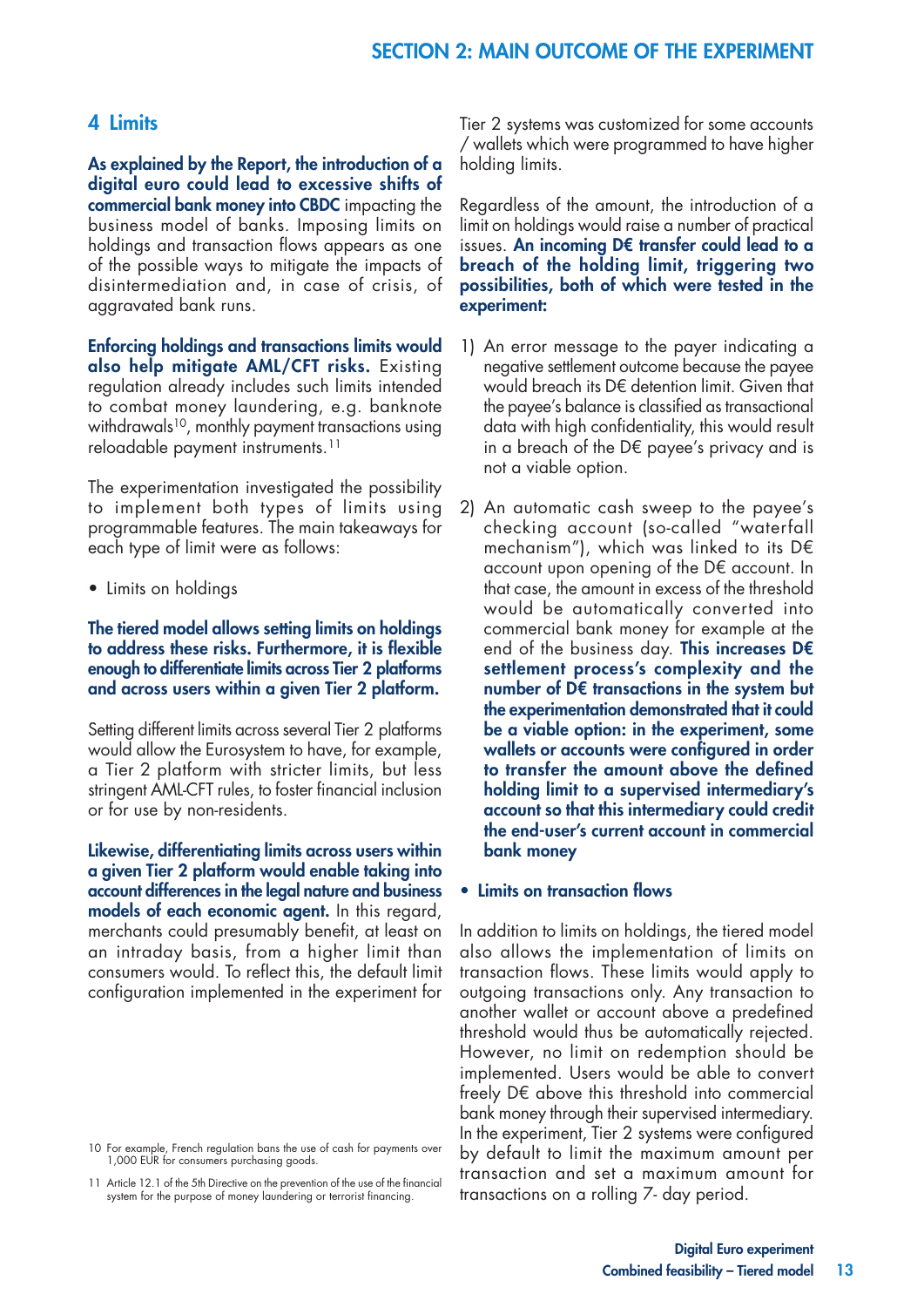### 5 Remuneration

As stated above, the introduction of a digital euro should not lead to disintermediation of the banking system. In addition, it should not disrupt the transmission of monetary policy. Designing a proper remuneration framework appears as a possible way to fulfill these two requirements. The experiment concluded that various remuneration frameworks, including tiered remuneration<sup>12</sup> calibrated differently depending on the legal nature of the digital euro holder, could be implemented to prevent the risks of substantial disintermediation and preserve the transmission of monetary policy. As was the case of limits, reliance on DLT Tier 2 platforms allows using programmable solutions to implement this remuneration scheme.

The following development illustrates a possible implementation of this type of remuneration for supervised intermediaries and end-users.

In the case of supervised intermediaries, one possible option would be to remunerate digital euro holdings in a similar way as banknotes pending distribution to end-users (i.e. remuneration at 0%). However, issuing a zero-remunerated CBDC in a negative interest rate environment– without limits on holdings – would encourage supervised intermediaries to demand large amounts of digital euro to avoid negative rates on their reserves, undermining the possibility to implement a negative interest policy (Bindseil and Panetta, 2020). On the other side, remunerating all digital euros holdings at negative interest rates – like reserves today - could lead supervised intermediaries to hold insufficient liquidity in D€ Tier 2 systems, limiting their ability to meet customers' demands and reducing the resiliency of the overall system.

A proposed solution to these issues would be to apply **tiered remuneration** to all deposits held by supervised intermediaries in Tier 1 and Tier 2<sup>13</sup>: in this setup, under a given threshold, supervised intermediaries' digital euro holdings would be treated like cash (i.e. not remunerated). These holdings would provide the necessary liquidity to meet retail demand should access to Tier 1 be temporarily disrupted. Above that threshold, supervised intermediaries' digital euro holdings would be treated like reserves, remunerated at the Deposit Facility Rate (DFR).

A similar reasoning would apply to end-users, where holdings up to a certain amount would be remunerated at zero or above and holdings in excess of this amount would be subject to a lower interest rates, which could be negative. Such a set-up would facilitate usage of D€ primarily as a means of payment while preventing the risks of large bank disintermediation. To complement this technical analysis, thorough impact assessments of a digital euro on the transmission of monetary policy should be conducted.

## 6 Programmability

Programmability is one of the value-added services that could be supplied to D $\epsilon$  end-users. From a technical point of view, programmability could be used for a number of use cases, including:

- (1) Programmable payments: in this business case, payments would execute automatically when specific, pre-defined conditions are met. Escrowlike functionalities where the reception of incoming assets releases the assets including for Deliveryversus-Payment and Payment-versus-Payment use cases, would also fall into this category.
- (2) Programmable money: programmability allows central banks to define the properties of money. It can endow the tokens with properties such as remuneration, limits on transaction amounts, whitelisting/blacklisting of some recipients.

While the ability to program an infrastructure to execute tasks automatically is hardly new, the emergence of distributed ledger technology paves the way for an increased use of programmability enabling new, innovative functionalities. This programmability can either be based on smart contracts, API or a combination of both.

A smart-contract is a digital version of logical condition that execute between parties, whose provisions are embedded into a piece of code, executing when some pre-specified requirements are met.

<sup>12</sup> The possibility to have a tiered remuneration was introduced by Panetta (2018), and subsequently developed in Bindseil (2020). In a tiered remuneration, digital euro holdings would be remunerated at a given rate under a certain thresholds while holdings above that threshold would be remunerated at a lower rate to disincentivize the use of digital euros as a store of value.

<sup>13</sup> If remuneration only applied to Tier 1, banks could place large amounts of D€ on their Tier 2 accounts, hence the necessity of applying a remuneration to their consolidated D $\in$  holdings.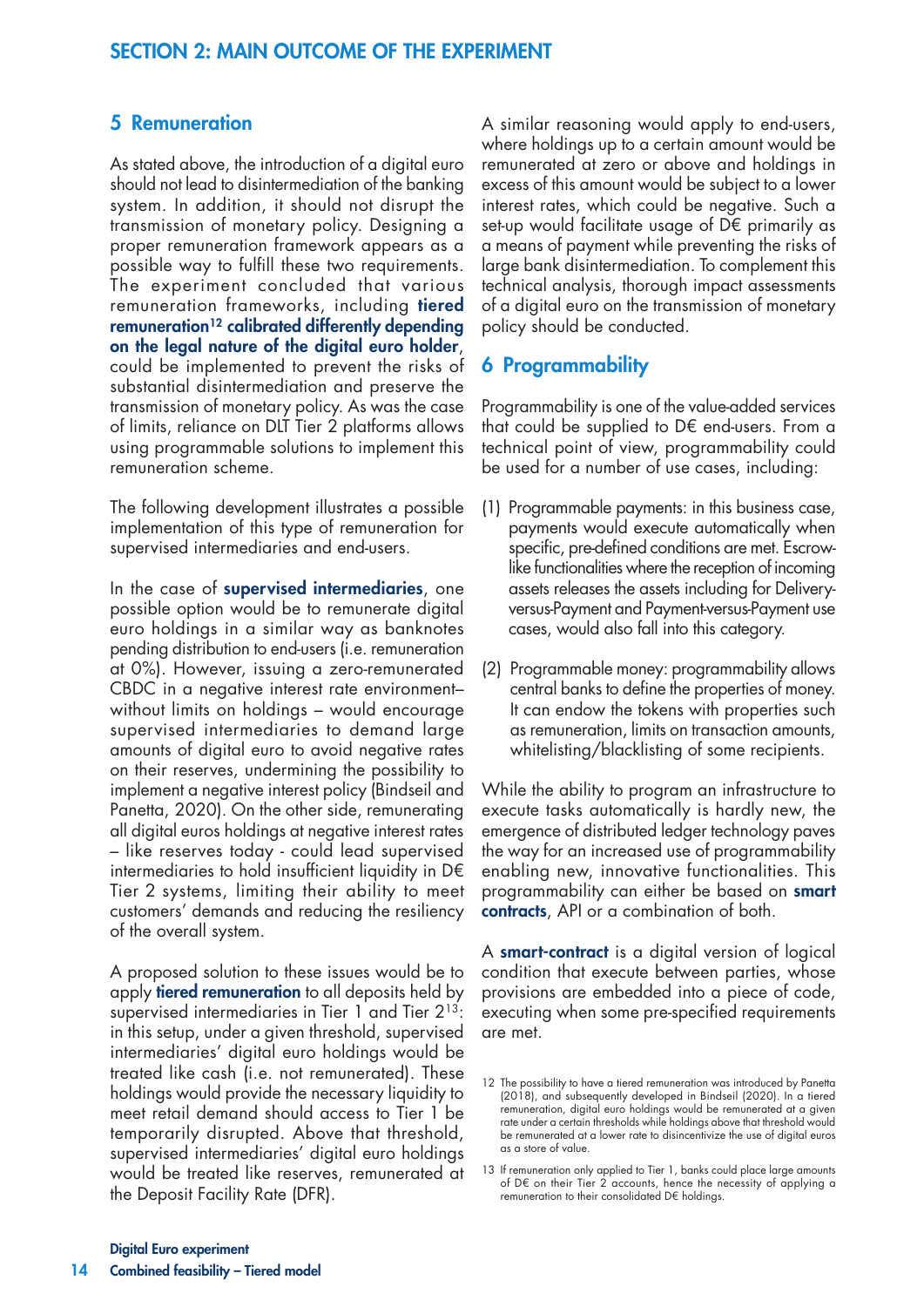On the other hand, an API is a layer enabling interfacing between two separate information systems. It allows a given information system to access data or initiate tasks on another information system.

From a technical perspective, the tiered model allows for the implementation of programmability through both avenues (smart contract, API), as highlighted in section 2.2. Indeed, the experiments confirmed the viability of both approaches by:

- Putting in place a common PSD2-like API, implying that programmability could be provided by Third Party Providers as is often the case today in conventional systems.
- Performing the experiment, for Tier 2 systems based on DLT, through the deployment of smart

contract for the creation of D€ tokens, their redemption, and payments, as well as limits and remuneration features.

However, the experiments did not benchmark these two methods, comparing and contrasting their respective merits. This analysis could be performed along different criteria, including flexibility, accessibility, resilience and cyber-risk exposure.

Finally, the Eurosystem would likely exercise some control over programmability deployed or implemented by intermediaries on behalf of their clients. This question is especially relevant in the case of DLT-based Tier 2 systems as intermediaries could directly deploy smart contracts in this case.